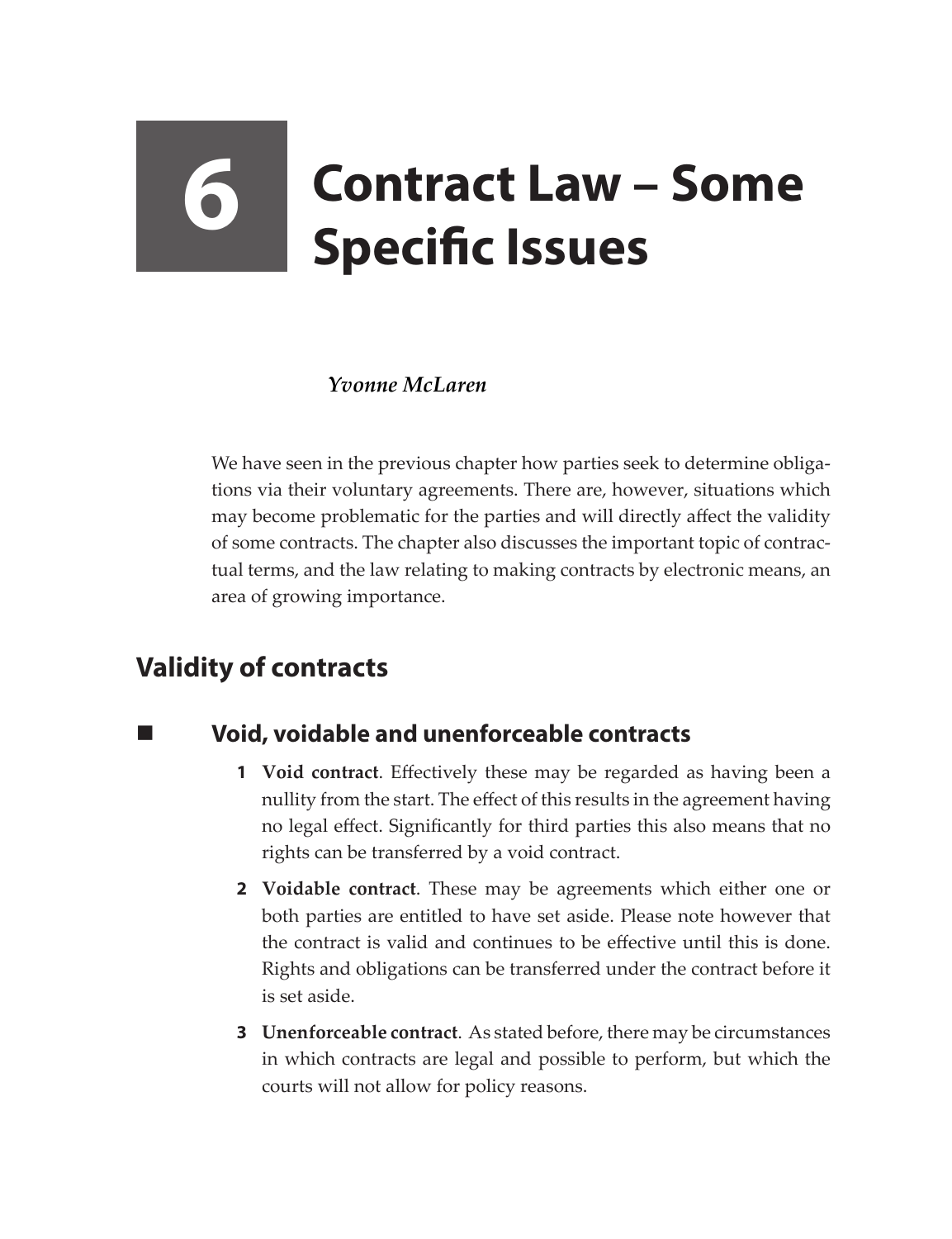# **Agreement improperly obtained**

As discussed in Chapter 5, fundamental to the agreement is *consensus in idem*. In other words both parties must consent to the material terms of a contract. If however the consent of one of the parties has not been properly obtained, the contract may be void or voidable.

There are a variety of situations in which a court may find that the agreement has been improperly obtained. For example:

### **Facility and circumvention**

When we consider this scenario we must understand the terms being used. *Facility* can be considered in terms of mental weakness, i.e. an individual may suffer from mental weakness making them vulnerable in their ability to provide consensus. *Circumvention* on the other hand can be seen as an action or set of circumstances which effectively allow one of the parties to persuade someone to act against their intentions or interests.

We can suggest that the contract may be voidable if one party can prove that when he consented to the agreement:

- **1** he was in a state of facility,
- **2** the other party took advantage of this to induce him to enter the contract and
- **3** he suffered some loss because of the contract.

#### *Anderson v The Beacon Fellowship* **1992 S.L.T. 111**

#### **Facts of the case:**

The Fellowship, a religious association, rented a hall from Anderson and in 1985 entered into missives to purchase it. Representatives of the organisation visited Anderson and allegedly pressed their religious practice upon him. Anderson gave a number of donations to the association and he now sought to have them repaid, on the basis that they had been obtained by fraud and circumvention while he was in a weak and facile condition. He claimed that, at the time, he had been suffering from serious illness and depression, and that the fellowship had put considerable pressure on him.

#### **Court decision:**

This pressure was sufficient to amount to circumvention and, if proved, would invalidate the transaction.